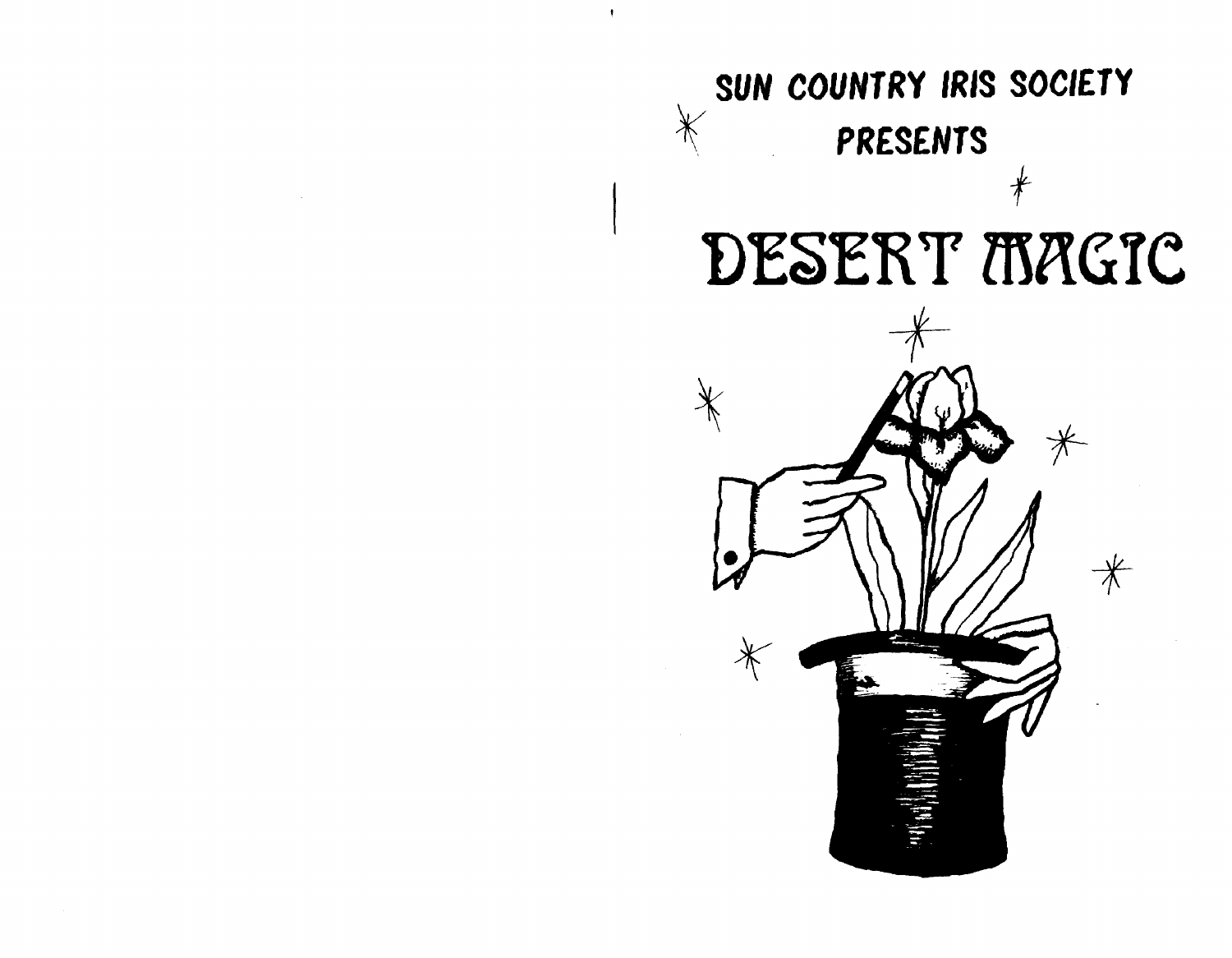SUN COUNTRY IRIS SOCIETY

An affiliate of The<br>American Iris Society

Presents

DESERT MAGIC

The 22nd Annual Iris Show

April 10-11, 1992

CHRIS-TOWN MALL 19th Avenue and West Bethany Home Rd. Phoenix, Arizona

THIS SHOW IS DEDICATED TO THE MEMORY OF JULIUS RIEDEL

This is an American Iris Society approved<br>show, conducted according to AIS rules and<br>regulations, and judged by accredited and judged by accredited judges.

Cover Art by: Colleen Kelley

SUN COUNTRY OFFICERS 1991-1992

| President                    | Maudie Brown    |  |  |
|------------------------------|-----------------|--|--|
| Vice President<br>John Comer |                 |  |  |
| Secretary                    | Dimetra Cecil   |  |  |
| Treasurer                    | Charlene Errigo |  |  |
| Directors                    | Peggy Morphew   |  |  |
|                              | Barbara Isaman  |  |  |
|                              | Jack Weber      |  |  |

Chairperson Schedule Awards Secretary Judges

Clerks SCIS Awards Photographer Hospitality Publicity

 $\bullet$ 

Placement: Horticulture Artistic Properties Staging Artistic Concepts<br>Clean Up Awards Banquet

Beverly Dopke peggr Morphew Gloria Beatty<br>Ray Kary Jack Weber Charlene Errigo Ardi Karr Jerry Spless Kathy Norton Theresa Vlach Diane Miles

John Comer Carole Spiess Larry Johnsen Ray & Ardi Kary Show Committee All Society Members Diane Miles

NOTE: THE AWARDS BANQUET WILL BE HELD AT THE VALLEY GARDEN CENTER ON TUESDAY, MAY 5, 1992.

Entry numbers, forms and tags may be obtained in advance from Gloria Beatty.

Complete the upper and lower portions of each entry tag as follows. black ink only Please print in blue or

SECTION as listed in each Division. Where sub-sections are listed, include the number on the same line.

- CLASS onlr as listed for Artistic Designs
- VARIETY name of Iris or title of artistic entry.

ENTRY  $\neq$ as assigned to each exhibitor.

The information on the lower portion of the tag will be used to determine the Sweepstakes winners and to complete the official Show Reports.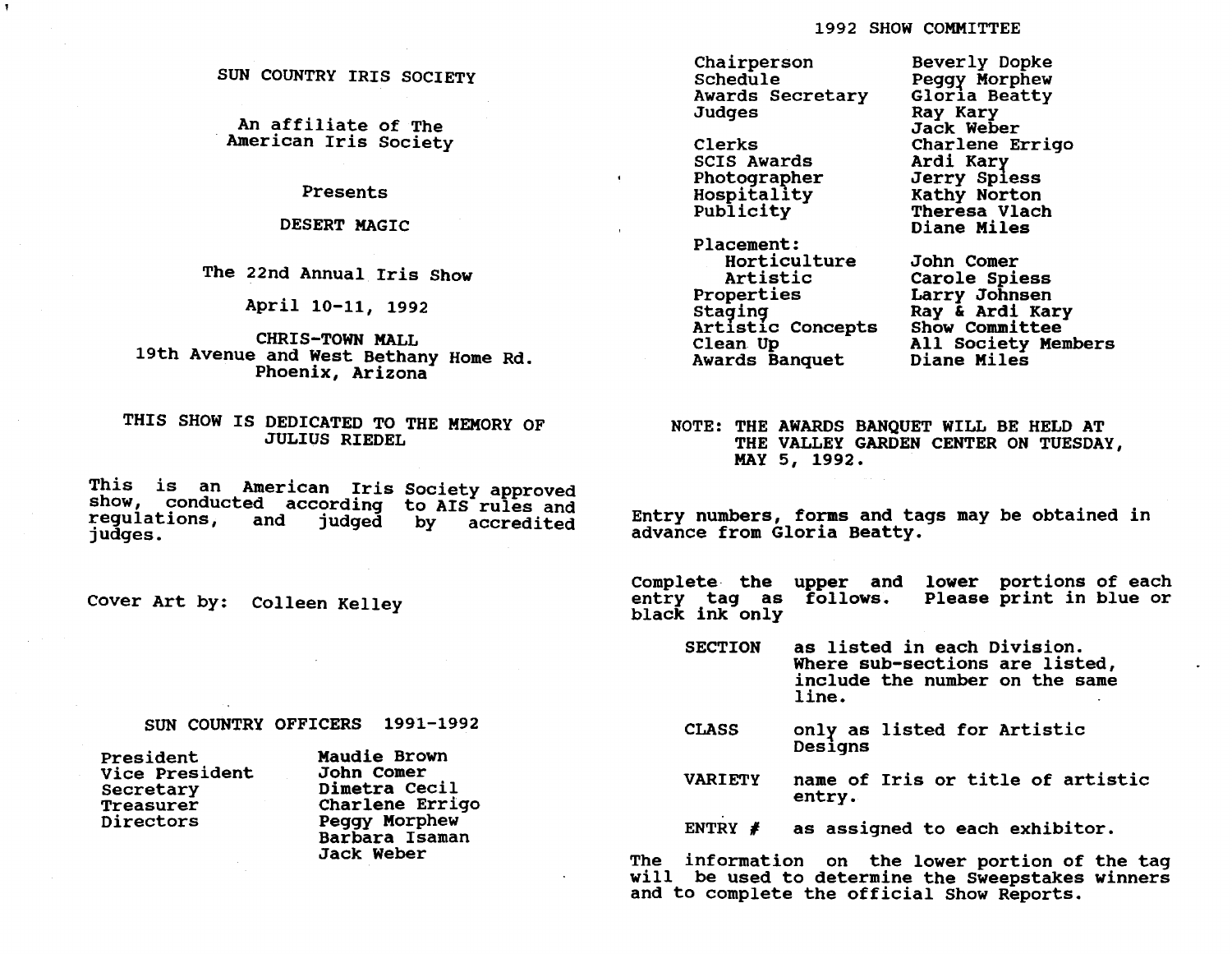## GENERAL RULES

- 1. Exhibition privileges are open to all persons without charge.
- 2. Entries accepted Apr11 10th, 6:00-9:00 A.M.
- 3. Entries must be clearly, correctly, & completely identified & entered in the proper division, section & group or they will not be judged. Entries placed on the show bench will be
- 4 judged as groomed by the exhibitors.
- 5. Judging will be by  $\overline{A}$ IS rules, with decisions of the judges final. Any award may be withheld at the judges discretion.
- 6. No judge or designated apprentice may judge in a section where the judge or a member of<br>the judge's family has an entry.
- 7. Judging will begin at 10 A.M. April 10th. Only judges, designated apprentices, clerks and show chairpersons are permitted in the exhibit area during judging.
- 8. Official rules and regulations of AIS cannot be violated.
- 9. Entries may be groomed by the show committee or the exhibitor any time after<br>the judging is completed.
- 10. the judging is completed. Exhibits and ribbons must remain on display until 5:00 P.M. on April 11th. All entries until 5:00 P.M. on April 11th. All entries<br>must be removed by 6:00 P.M. on that date.

NOTE: GENERAL RULES PERTAIN TO ALL DIVISIONS. FOR SPECIFIC INFORMATION CONCERNING YOUR ENTRY, SEE SPECIAL RULES UNDER THAT DIVISION.



# AMERICAN IRIS SOCIETY EXHIBITION AWARDS

AIS RIBBONS for first, second or third place, and honorable mention will be awarded in each class as merited.

AIS ROSETTES following: will be awarded for the

Horticulture Division Queen of Show Sweepstakes Best Seedling Best Specimen in each Section

Artistic Division Sweepstakes Best Artistic Design

youth Division Sweepstakes - Horticulture Division Sweepstakes - Artistic Division Best Artistic Design

The AIS SILVER MEDAL and certificate will be awarded to the winner of the most first place ribbons in the Horticulture Division.

The AIS BRONZE MEDAL and certificate will be awarded to the winner of the second most first place ribbons in the Horticulture Division.

AIS SECTION CERTIFICATES will be awarded to the winner of the most first place ribbons in each Horticulture section, provided there are at least three exhibitors and competition in at least five classes or cultivars.

NOTE: In the event of a tie for Sweepstakes or for either Medal or Certificate; second,<br>and then third place ribbons will be and then third place ribbons will be<br>counted. Rosettes are\_not\_considered\_in\_the Rosettes are not considered in the case of a tie.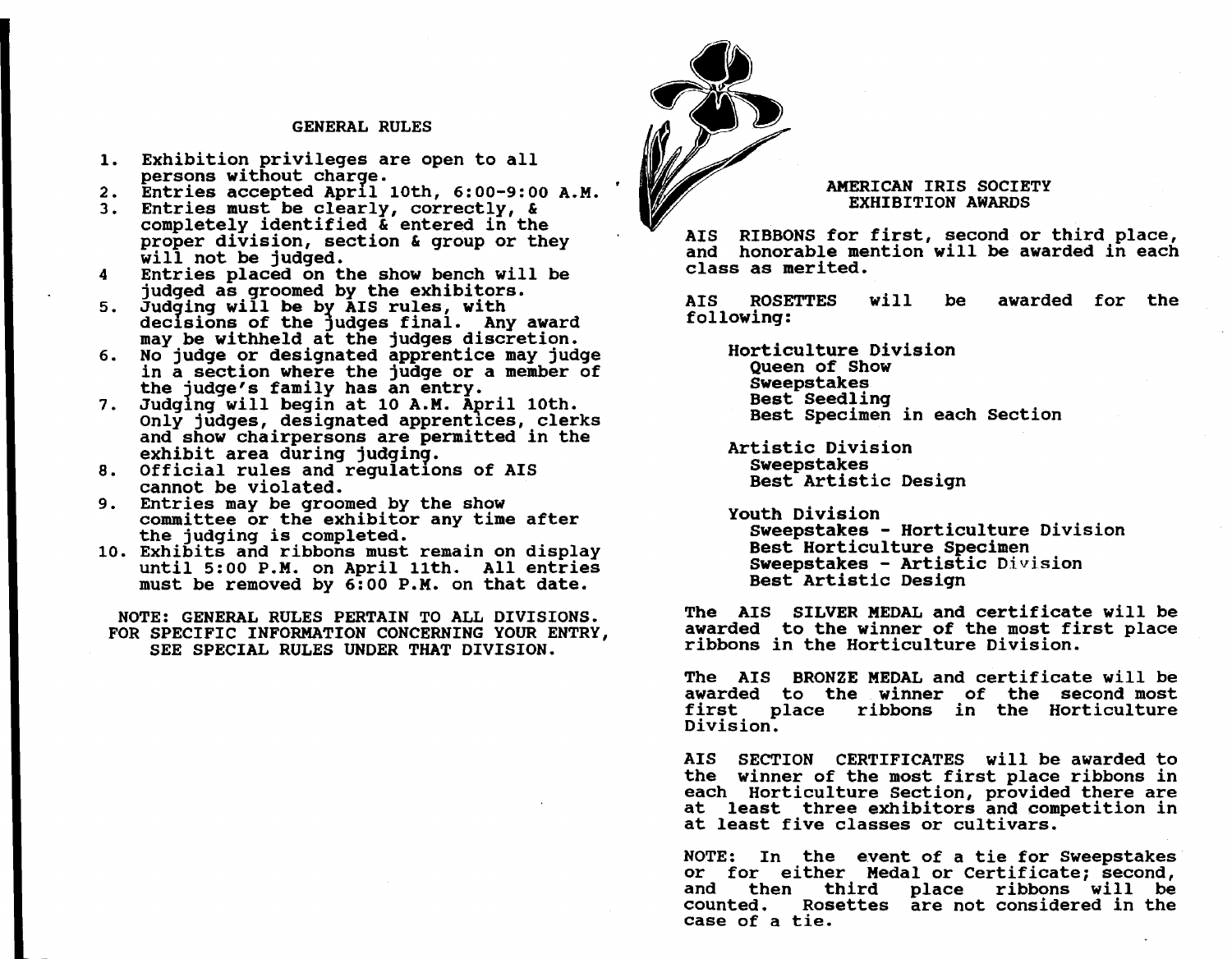## GENERAL RULES

- 1. Exhibition privileges are open to all persons without charge.<br>2. Entries accepted April 10th, 6:00-9:00 A.M.
- 
- 3. Entries must be clearly, correctly, & completely identified & entered in the proper division, section & group or they will not be judged. Entries placed on the show bench will be
- 4 judged as groomed by the exhibitors.
- 5. Judging will be by AIS rules, with decisions of the judges final. Any award may be withheld at the judges discretion.
- 6. No judge or designated apprentice may judge in a section where the judge or a member of
- the judge's family has an entry.<br>7. Judging will begin at 10 A.M. April 10th. exhibit area during judging.<br>8. Official rules and regulations of AIS Only judges, designated apprentices, clerks and show chairpersons are permitted in the<br>exhibit area during judging.
- cannot be violated.
- 9. Entries may be groomed by the show committee or the exhibitor any time after<br>the judging is completed.
- 10. the judging is completed. Exhibits and ribbons must remain on display until 5:00 P.M. on April 11th. All entries until 5:00 P.M. on April 11th. All entries<br>must be removed by 6:00 P.M. on that date.

NOTE: GENERAL RULES PERTAIN TO ALL DIVISIONS. FOR SPECIFIC INFORMATION CONCERNING YOUR ENTRY, SEE SPECIAL RULES UNDER THAT DIVISION.



# AMERICAN IRIS SOCIETY EXHIBITION AWARDS

AIS RIBBONS for first, second or third place, and honorable mention will be awarded in each class as merited.

AIS ROSETTES following: will be awarded for the

Horticulture Division Queen of Show Sweepstakes<br>Best Seedling Best Specimen in each Section

Artistic Division Sweepstakes Best Artistic Design

youth Division Sweepstakes - Horticulture Division<br>Best Horticulture Specimen  $S$ weepstakes - Artistic Division Best Artistic Design

The AIS SILVER MEDAL and certificate will be awarded to the winner of the most first place ribbons in the Horticulture Division.

The AIS BRONZE MEDAL and certificate will be awarded to the winner of the second most first place ribbons in the Horticulture Division.

AIS SECTION CERTIFICATES will be awarded to the winner of the most first place ribbons in each Horticulture section, provided there are at least three exhibitors and competition in at least five classes or cultivars.

NOTE: In the event of a tie for Sweepstakes or for either Medal orCertificate; second,<br>and then third place ribbons will be and then third place ribbons will be<br>counted. Rosettes are\_not\_considered\_in\_the Rosettes are not considered in the case of a tie.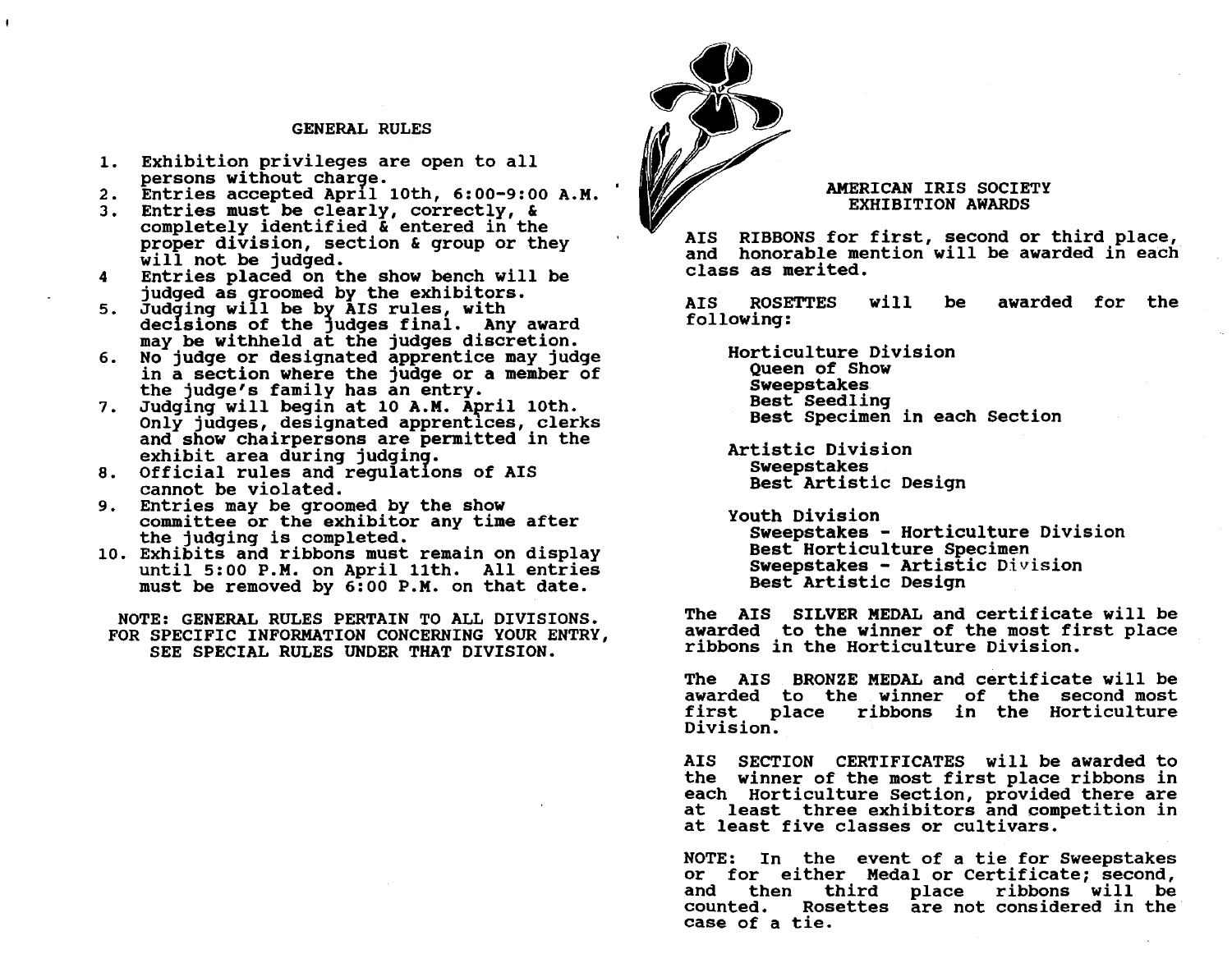

SUN COUNTRY IRIS SOCIETY AWARDS

seIS AWARDS will be presented to the exhibitors for the following:

# HORTICULTURE DIVISION 11553 *Silverton Rd. NE*

Queen of Show - Special Award<br>Sweepstakes - Premium Sweepstakes Runnerup - Premium<br>Best Seedling - Photo Plaque/Premium Best Tall Bearded - Photo Plaque/Premium Best Aril/Arilbred - Photo Plaque/Premium Best Median/Dwarf - Photo Plaque/Premium<br>Best Spuria - Photo Plaque/Premium<br>In Memory of Betty Wickenkamp<br>In Memory of Barbara Deremiah Best Black Tall Bearded - Premium Foster Try Perpetual Memorial Plaque Best Entry M1SC. - Photo Plaque/Prem1um Best Collection - Photo Plaque/Premium

# ARTISTIC DIVISION

Sweepstakes - Premium Best Artistic Design - Photo Plaque/Premium

# YOUTH DIVISION

Sweepstakes in Horticulture - Premium<br>Best in Horticulture - Photo Plaque/Premium<br>Sweepstakes in Artistic - Premium<br>Best Artistic Design - Photo Plaque/Premium

#### *PHOTO PLAQUES AND PREHIUHS*

*Hany of our*  show *winners this year will be awarded* <sup>a</sup> *PHOTO PLAOUE, engraved and with an actual photo of the winning iris,*  as a *special recognition of their achievement.* 

*Many* show *winners will receive* a *PREHIUH,* a new *or recently introduced iris rhizome,*  as *appreciation of their talents.* 

We *sincerely express our gratitude* to *these generous hybridizers and commercial gardens for donating irises for our* show *awards.* We *hope you will remember them when purchasing your* new *iris this year.* 

*COOLEY'S GARDENS, INC. ONE NEW* 1992 *INTRODUCTION Silverton, OR 97381* 

| <b>COTTAGE GARDENS</b>           | <b>ALASKAN SEAS (McWhirter)'92TB</b>                |
|----------------------------------|-----------------------------------------------------|
| 11314 Randolph Rd.               | APRIL IN PARIS (V.Wood) '92TB                       |
| Wilton, CA 95693                 | SPEED LIMIT (Lauer) '92TB                           |
| KARY IRIS GARDENS                | SILENT TEARS (Peterson) '91AB                       |
| <i><b>6201 E. Calle Rosa</b></i> | TWILIGHT RAIN (Peterson)'92AB                       |
| Scottsdale, AZ 85251             |                                                     |
|                                  | M.A.D. IRIS GARDEN COUP D'ETAT (Dunn, M.) '90LA     |
| <i>4828 Jella Way</i>            | INNER BEAUTY (Dunn, N.) '91LA                       |
| North Highlands, CA 95660        |                                                     |
| <b>MARYOTT'S GARDENS</b>         | <b>AUSTRIAN GARNETS (Maryott)'91TB</b>              |
| <i><b>1073 Bird Avenue</b></i>   | WINGS OF GOLD (Maryott) '91TB                       |
| San Jose, CA 95125               |                                                     |
| <b>PLEASURE IRIS GARDENS</b>     | BIONIC FOCUS(Danielson, H)'91AB                     |
| <i>425 East Luna</i>             | STEP ASIDE (Danielson) '91AB                        |
| <i>Chaparral, NM 88021</i>       | SWAZI DAME (Danielson) '92AB                        |
|                                  | SHEPARD IRIS GARDEN ALPHASPU (Jenkins) '92SPU       |
|                                  | 3342 W.Orangewood Ave. NEON RUBY (Shepard) '92LA    |
| <i><b>Phoenix, AZ 85051</b></i>  | VIOLET CORONATION (Hamner) '92TB                    |
|                                  | SUPERSTITION IRIS GDNS DESIGNING WOMAN (Gatty)'90TB |
|                                  | 2536 Old Highway Man LIGHT SHOW (Keppel) '91TB      |
| Cathey's Valley, CA 95306        |                                                     |
| FLOYD WICKENKAMP                 | BETTY MY LOVE (Wickenkamp) 89SPU                    |

| FLOYD WICKENKAMP                  | BETTY MY LOVE (Wickenkamp) 89SPU    |
|-----------------------------------|-------------------------------------|
| <i><b>10521 Bellarose Dr.</b></i> | SONORAN CABALLO (Wickenkamp) 89SPU  |
| Sun City, AZ 85351                | SONORAN SENORITA (Wickenkamp) 89SPU |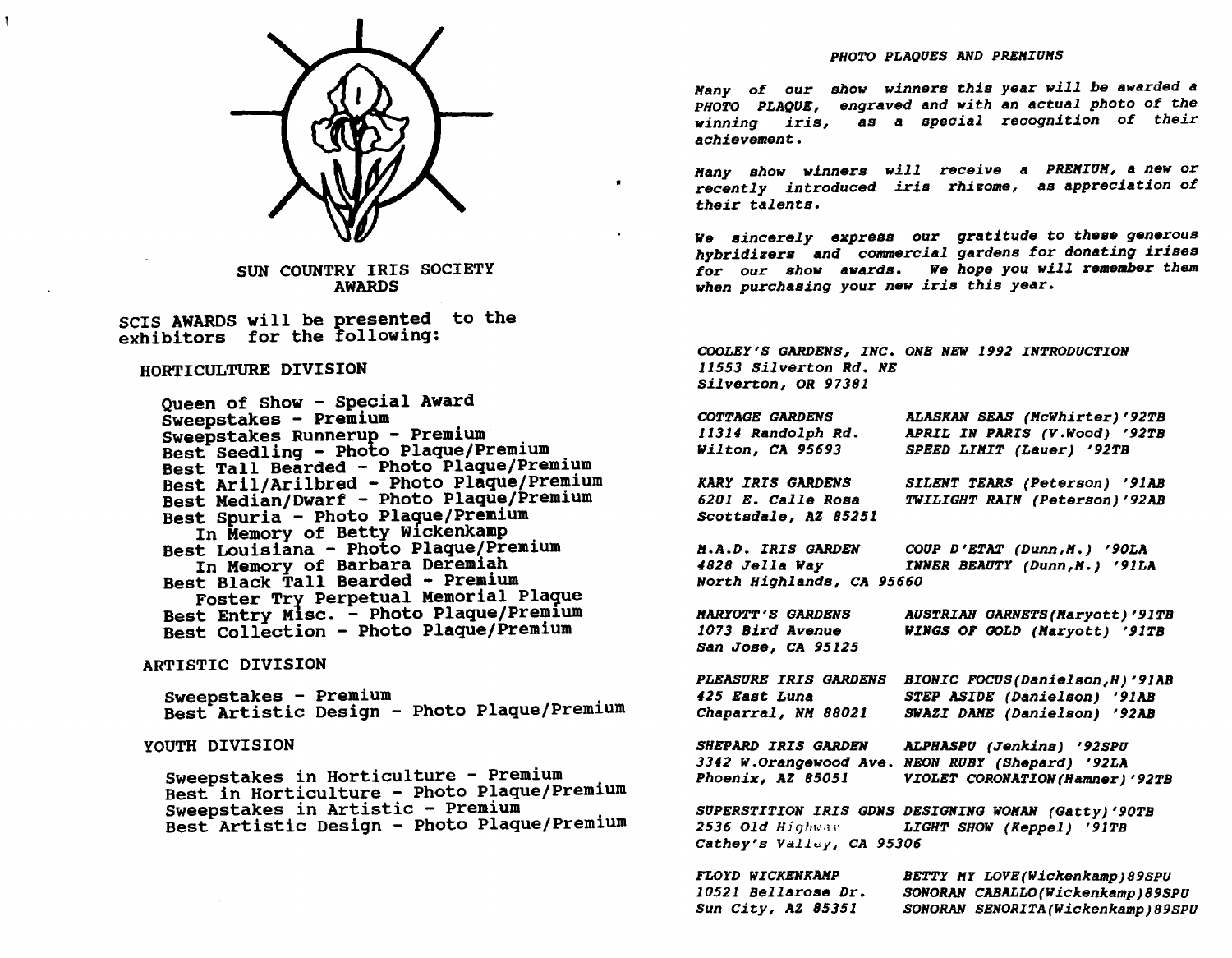#### COMMERCIAL CONTRIBUTORS

#### \* \* \* \* \* \*

#### DIANE & CO.

Diane Miles will present a \$25.00 Gift Certificate for winner's choice of iris to the<br>winner of the FIRST TIME HORTICULTURAL TIME HORTICULTURAL EXHIBITOR AWARD. To be eligible, an exhibitor must not have entered the Horticultural Divisions in any previous Sun country Iris For each entry you will receive the opportunity to be drawn for the award (the more you enter, the greater your opportunity to win). See the Secretary of See the Secretary of Awards to register.

# \* \* \* \* \* \*

#### KARY IRIS GARDEN

Ray and Ardi Kary will present a \$25.00 Gift Certificate for winner's choice of iris. The Lucky winner will be drawn from all exhibitors who entered a horticultural specimen in Division I, Section A through I, and Division IV, section A.

\* \* \* \* \* \*

## SHEPARD IRIS GARDEN

Dorald and Bobbie Shepard will present a \$25.00 Gift Certificate for winner's choice of iris to the winner of the SMALL GARDEN AWARD. To be eligible, an exhibitor must grow fewer than 100 varieties and be registered with the of Awards. The winner will be determined by the most first place ribbons among those exhibitors registered.

#### TABLE OF POINT SCALES

## ARTISTIC

 $\mathcal{L}$ 

)

I I  $\int$ 

| 1.<br>2.       | <b>DESIGN</b>                                          | CONFORMANCE TO SCHEDULE                                                    |                                 | 10             |
|----------------|--------------------------------------------------------|----------------------------------------------------------------------------|---------------------------------|----------------|
|                | a.<br>b.<br>$\mathbf{c}$ .<br>d.<br>е.<br>f.<br>g.     | Balance<br>Proportion<br>Scale<br>Rhythm<br>Dominance<br>Contrast<br>Unity | 5<br>5<br>5<br>5<br>5<br>5<br>5 | 35             |
| з.<br>4.<br>5. | COLOR USE<br>CREATIVE EXPRESSION<br><b>DISTINCTION</b> |                                                                            |                                 | 20<br>20<br>15 |

TALL BEARDED

| А. | CULTURAL PERFECTION<br>45<br>Flower |                                       |                     | 75 |    |
|----|-------------------------------------|---------------------------------------|---------------------|----|----|
|    | а.<br>b.<br>d.                      | Color<br>Size<br>c. Substance<br>Form | 15<br>5<br>10<br>15 |    |    |
|    | Stalk<br>2.                         |                                       |                     | 30 |    |
|    | a.<br>b.                            | Open Blooms<br>Branch Balance         | 15                  |    |    |
|    |                                     | & Bud Placement                       | 15                  |    |    |
|    | CONDITION & GROOMING                |                                       |                     |    | 25 |

100

100

POINT SCORING FOR HORTICULTURAL SECTIONS VARIES. HOWEVER, ALL SECTIONS ARE SCORED 75 POINTS FOR CULTURAL PERFECTION & 25 POINTS FOR CONDITION & GROOMING.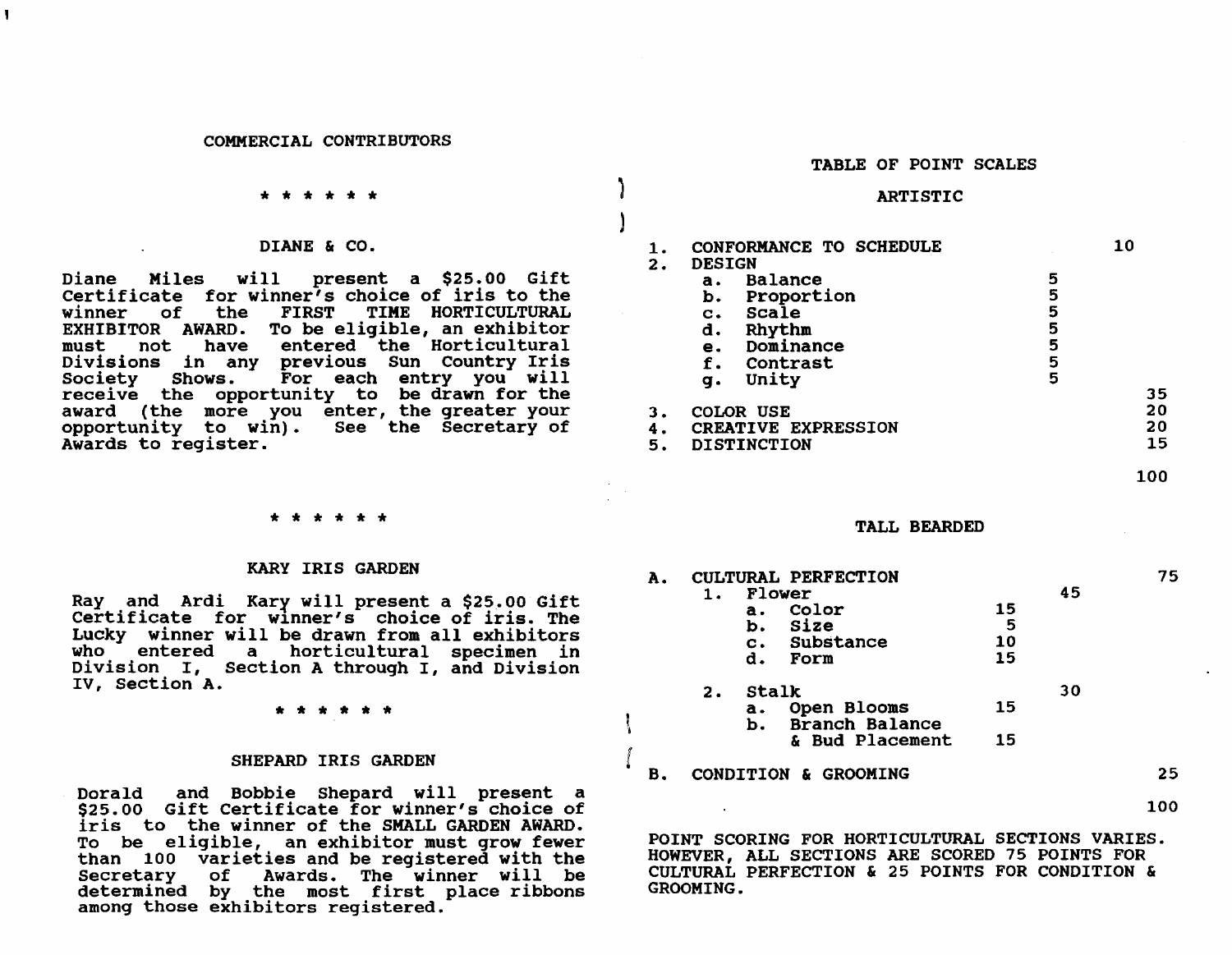DIVISION I - HORTICULTURE section A - TALL BEARDED section B - ARILS and ARILBREDS  $1 -$  Arils 2 - Arilbreds  $3 -$  Aril-Meds section C - MEDIANS and DWARFS 1 - Border Bearded 2 - Miniature Tall Bearded 3 - Intermediate Bearded 4 - Standard Dwarf Bearded 5 - Miniature Dwarf Bearded section D - SPURIAS (It is recommended that Spurias not exceed 48" cut height.) section E - LOUISIANAS section F - SIBERIANS Section G - BULBOUS section H - RELATED GENERA Section I - MISCELLANEOUS Section J - COLLECTIONS Dutch, English, Spanish, & other (not elig1ble for Queen of Show). (Not eligible for Queen of Show) Any iris not listed above. A collection consists of three stalks. Exhibitors may enter more than one collection in each group but each collection must be d1fferent. i.e. TB, sPU, LA, Bulbous, etc. Complete entry tags for each variety. 1 - Same type, same variety 2 - Same Type, 3 different varieties *r*  1. Exhibitors may enter no more than one 2. Horticultural entries must have been grown<br>and entered in person by the exhibitor. 3. Display containers will be furnished. 4. Single specimen entries will be staged An unintroduced iris of any section to be designated by name or number & entered 1n the name of the owner or originator of the clone (hybridizer). T8 1 - Tall Bearded 2 - Arils 3 - Arilbreds 4 - Aril-Meds 5 - Border Bearded 6 - Miniature Tall Bearded 7 - Intermediate Bearded 8 - Standard Dwarf Bearded 9 - Spurias 10 - Louisianas BB HTB IB SOB HOB SPECIAL RULES--HORTICULTURE specimen of the same named variety, with the exception of the collection classes (see Section J). by cultivar (variety). Placement will be in alphabetical order of variety name

within sections/sub-sections. Each variety<br>is a separate class for judging.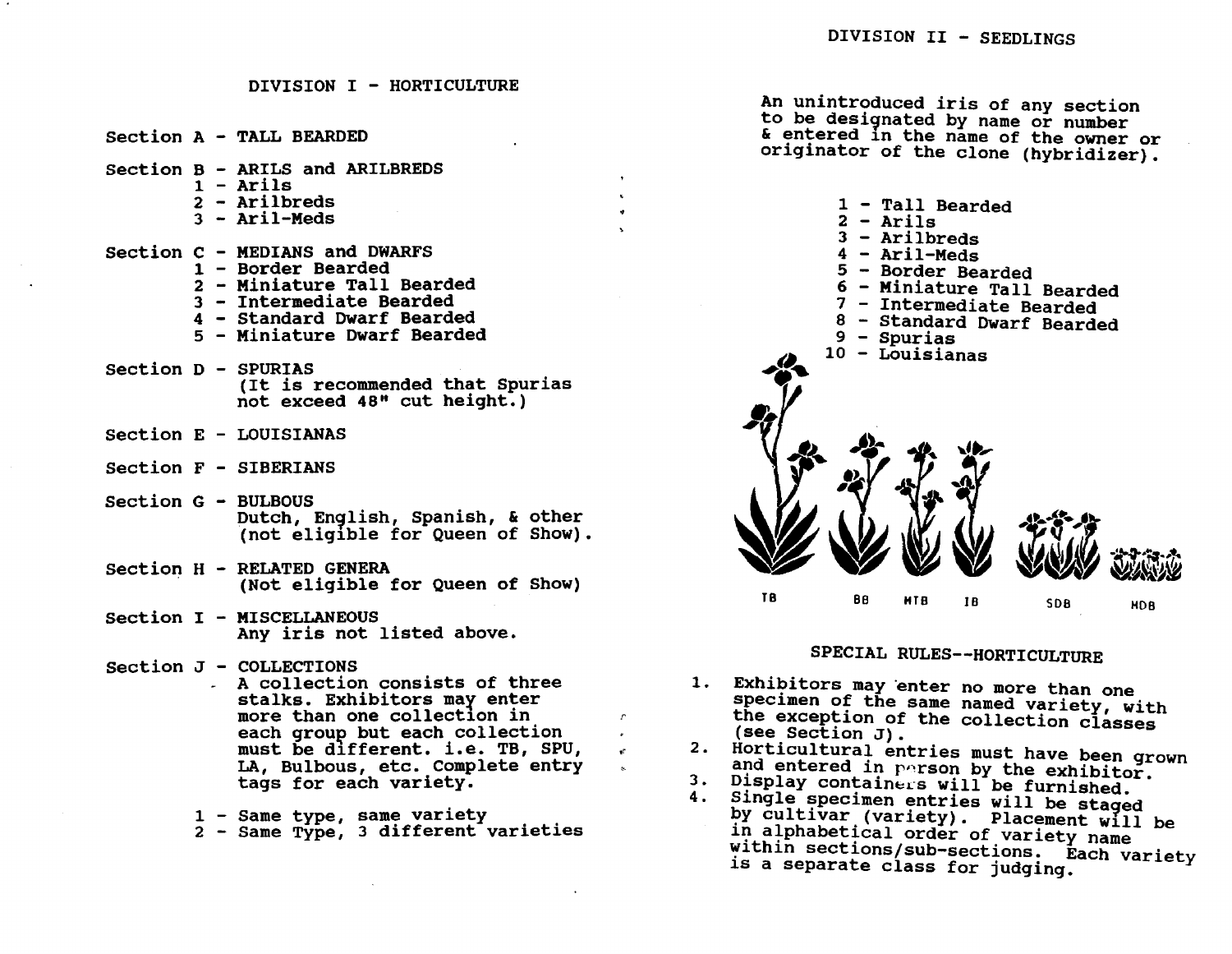

DIVISION III - ARTISTIC DESIGN

SPECIAL RULES

- 1. All entries must be the work of the exhibitor. Exhibitors are limited to one arrangement per class.
- 2. Irises and plant material need not have been grown by the exhibitor.
- 3. Iris must be used in all arrangements and must be the predominating feature. Except where specified, iris of anr kind may be used. Though not required, irls used may be identified on a separate card.
- 4. Dry or treated natural plant material is acceptable but fresh material must predominate. No artificial plant material may be used. No painted fresh material is permitted.
- 5. Use of interpretive accessories is permitted, but must be in subordination. Use is required only if specified.
- 6. No background boards may be used except in backboards will be furnished by the Show committee.
- 7. containers spould be marked on the underside with the owner's name and address.
- 8. Exhibitors are responsible for maintaining conditions and for removing exhibits promptly at the close of the show.
- 9. Sun Country Iris Society assumes no responsi- bility for loss or damage, but will do all possible to safeguard exhibits.

## ARTISTIC ARRANGEMENT CLASSES

- Section A BY RESERVATION, 8 entries only.<br>Navajo white backboards (32 " high,<br>24" wide with two 12" wings) will be furnished. For reservations, call Carole Spiess, 242-1026.
	- Class 1 MAGICAL EXTRAVAGANZA A tall arrangement not to exceed 30" in height. Accessories may be used.

Section B - FOR MEN ONLY

- Class 1 CONJURATION Use your imagination to "conjure up" a magical desert scene using sand, rocks, etc.
- Section C NOVICES (open to Sun Country Iris society Members only). No 1st Place ribbons won in previous shows.
	- $Class 1 -$ NEW TRICKS A "simple" illusion using one iris bloom. Magician's accessories must be used.

Section D - OPEN TO ALL

*r* 

- Class 1 SPRINGTIME MAGIC A mass design with iris and assorted spring blooms in a straw-like or w1cker-like container.
- Class 2 THAT OLD BLACK MAGIC The use of dark iris is required. Accessories optional.
- Class 3 MAGIC REFLECTIONS Open interpretation incorporating mirror(s} or water.
- Class 4 HOCUS POCUS Use your "sleight of hand" to create whatever you wish. Arrangement not to exceed 12" in height.